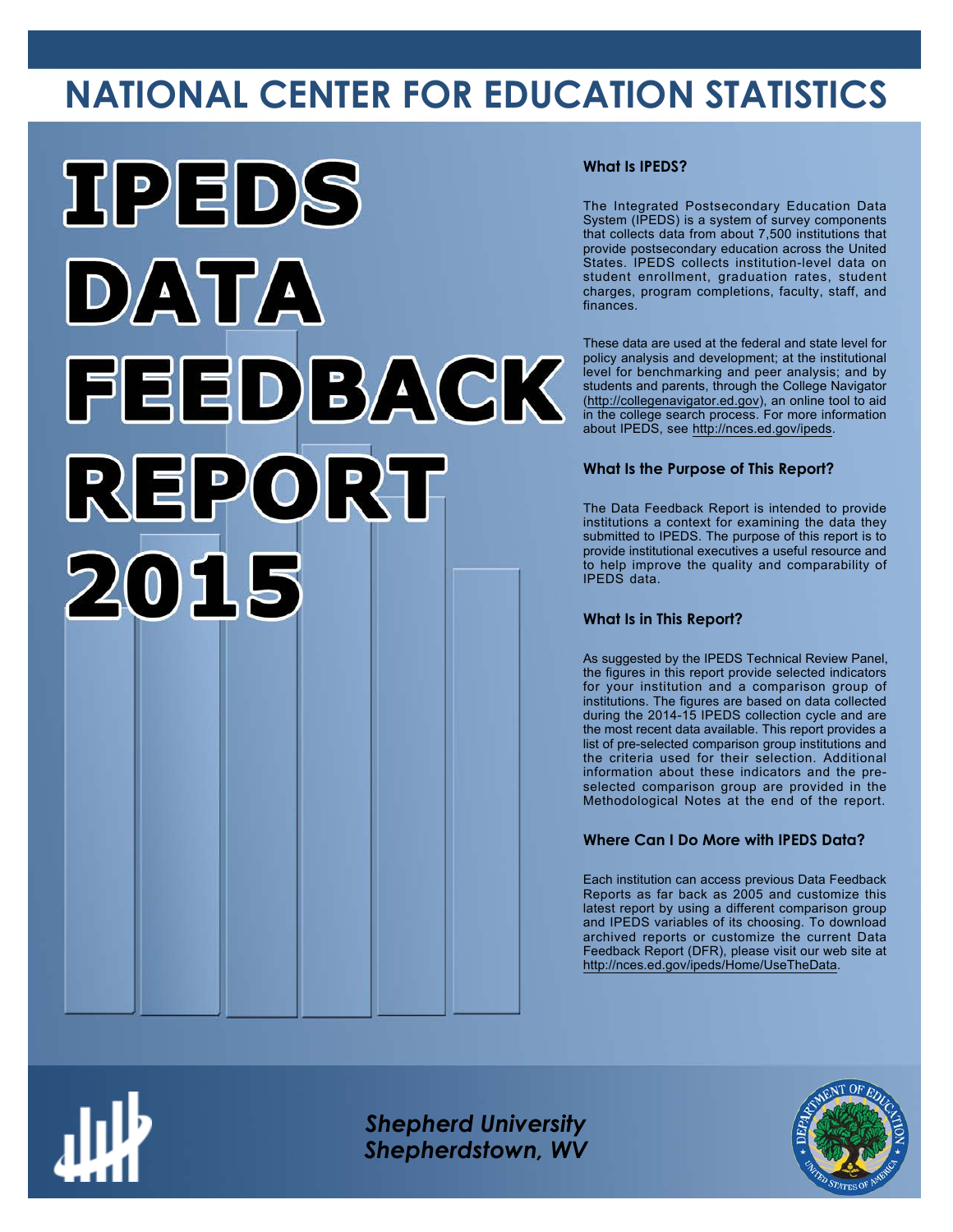### **COMPARISON GROUP**

Comparison group data are included to provide a context for interpreting your institution's statistics. If your institution did not define a custom comparison group for this report by July 17, NCES selected a comparison group for you. (In this case, the characteristics used to define the comparison group appears below.) The Customize Data Feedback Report functionality on the IPEDS Data Center [\(http://nces.ed.gov/ipeds/datacenter/\)](http://nces.ed.gov/ipeds/datacenter/) can be used to reproduce the figures in this report using different peer groups.

The custom comparison group chosen by Shepherd University includes the following 20 institutions:

- California State University-Monterey Bay (Seaside, CA)
- Eastern Oregon University (La Grande, OR)
- Fort Lewis College (Durango, CO)
- Indiana University-East (Richmond, IN)
- Langston University (Langston, OK)
- Lewis-Clark State College (Lewiston, ID) Longwood University (Farmville, VA)
- Mississippi Valley State University (Itta Bena, MS)
- Shawnee State University (Portsmouth, OH)
- Southeastern Oklahoma State University (Durant, OK)
- SUNY College at Old Westbury (Old Westbury, NY)
- SUNY College of Agriculture and Technology at Cobleskill (Cobleskill, NY)
- University of Arkansas at Monticello (Monticello, AR)
- University of Hawaii at Hilo (Hilo, HI)
- University of Maine at Farmington (Farmington, ME)
- University of Mary Washington (Fredericksburg, VA)
- University of Maryland Eastern Shore (Princess Anne, MD)
- University of North Carolina at Asheville (Asheville, NC)
- University of South Carolina-Aiken (Aiken, SC)
- Western State Colorado University (Gunnison, CO)

#### **The figures in this report have been organized and ordered into the following topic areas:**

- 1) Admissions (only for non-open-admissions schools),
- 2) Student Enrollment, 3) Awards,
- 
- 4) Charges and Net Price, 5) Student Financial Aid,
- 6) Military Benefits\*,
- 7) Retention and Graduation Rates, 8) Finance,
- 
- 9) Staff, and
- 10) Libraries\*.

\*These figures only appear in customized Data Feedback Reports (DFR), which are available through Use the Data portal on the IPEDS website.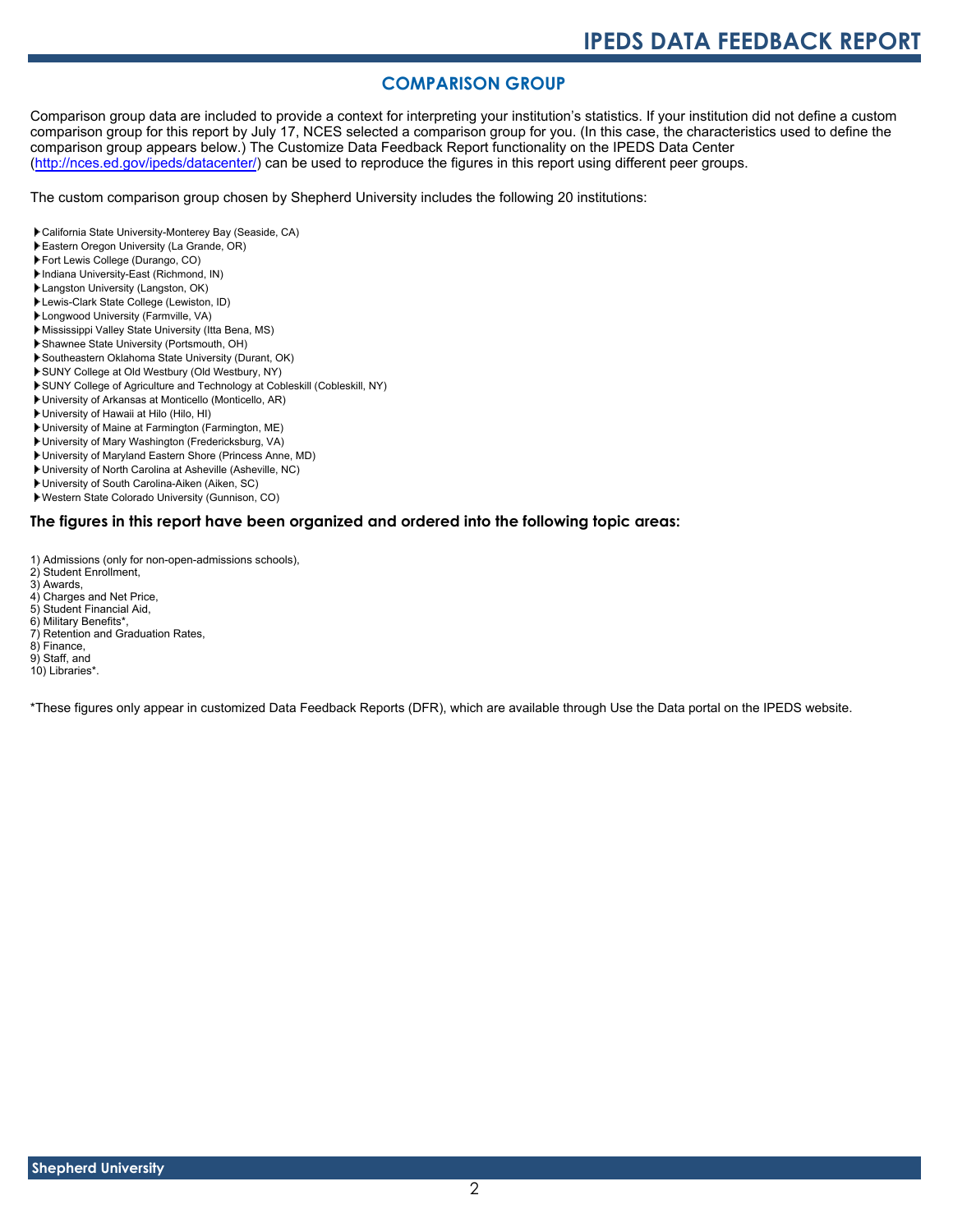**Figure 1. Number of first-time undergraduate students who applied, were admitted, and enrolled full and part time: Fall 2014**



admission policy, and apply to first-time, degree/certificate-seeking undergraduate students only. For details, see the Methodological Notes. N is the number of institutions in the comparison group.

SOURCE: U.S. Department of Education, National Center for Education Statistics, Integrated Postsecondary Education Data System (IPEDS): Winter 2014-15, Admissions component.





NOTE: Admissions data are presented only for institutions that do not have an open admission policy, and apply to first-time, degree/certificate-seeking undergraduate students only. For details, see the Methodological Notes. Median values for the comparison group will not add to 100%. See "Use of Median Values for Comparison Group" for how median values are determined. N is the number of institutions in the comparison group.

SOURCE: U.S. Department of Education, National Center for Education Statistics, Integrated Postsecondary Education Data System (IPEDS): Winter 2014-15, Admissions component.

#### **Figure 3. Percent of all students enrolled, by race/ethnicity, and percent of students who are women: Fall 2014**



**Your institution** Comparison Group Median (N=20)

NOTE: For more information about disaggregation of data by race and ethnicity, see the Methodological Notes. Median values for the comparison group will not add to 100%. See "Use of Median Values for Comparison Group" for how median values are determined. N is the number of institutions in the comparison group. SOURCE: U.S. Department of Education, National Center for Education Statistics, Integrated Postsecondary Education Data System (IPEDS): Spring 2014, Fall Enrollment component.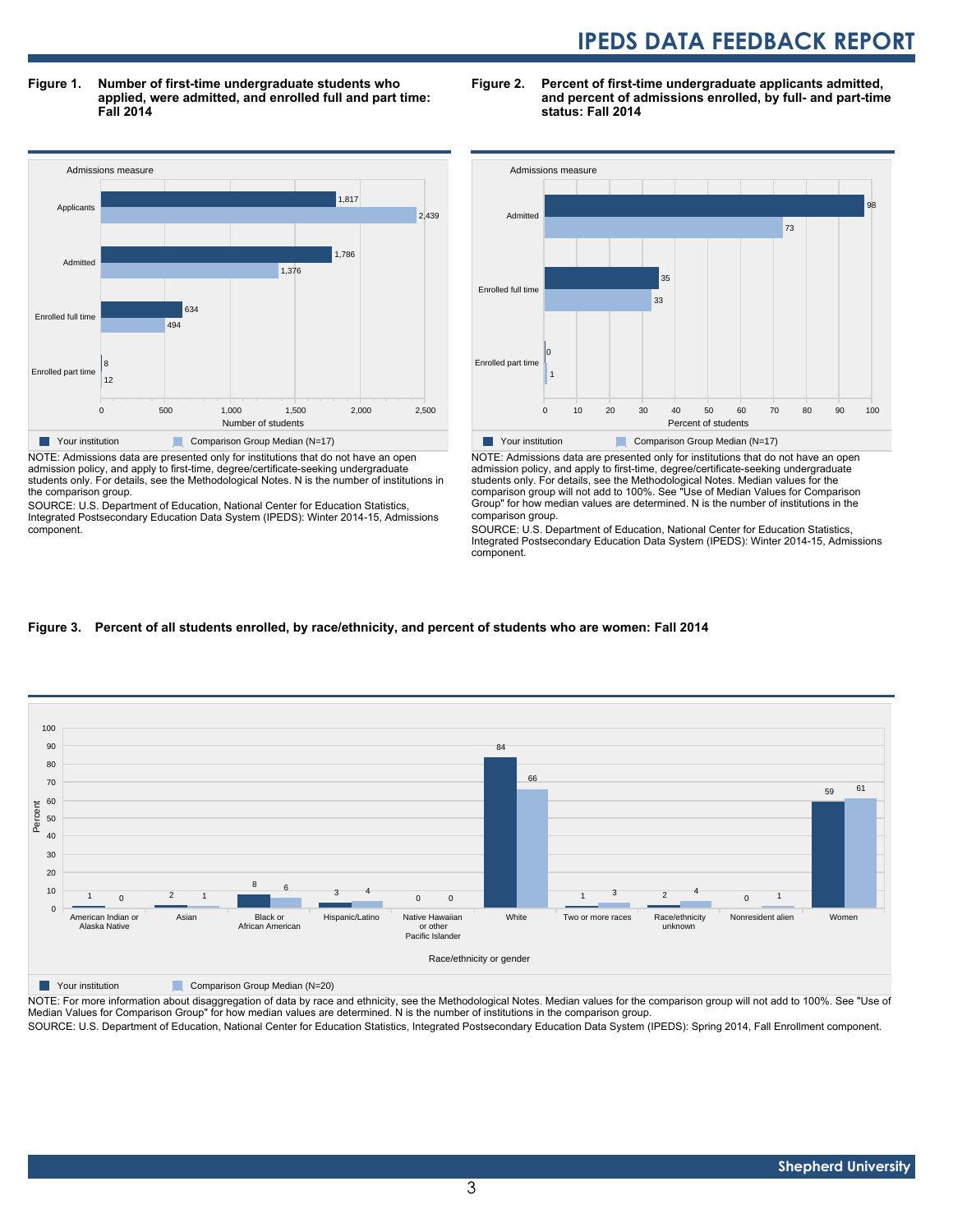**Figure 4. Unduplicated 12-month headcount of all students and of undergraduate students (2013-14), total FTE enrollment (2013-14), and full- and part-time fall enrollment (Fall 2014)**



NOTE: For details on calculating full-time equivalent (FTE) enrollment, see Calculating FTE in the Methodological Notes. Total headcount, FTE, and full- and part-time fall enrollment include both undergraduate and postbaccalaureate students, when applicable. N is the number of institutions in the comparison group.

SOURCE: U.S. Department of Education, National Center for Education Statistics, Integrated Postsecondary Education Data System (IPEDS): Fall 2014, 12-month Enrollment component and Spring 2015, Fall Enrollment component.

#### Level of degree Doctor's 0<br>Doctor's 0 0 200 200 400 600 600 800 Number of degrees Associate's Bachelor's Master's Doctor's **Other** Doctor's Professional Practice Research/ **Scholarship** 0 0 565 744 63 70  $\overline{0}$ 0  $\overline{0}$ 0 0

**Figure 5. Number of degrees awarded, by level: 2013-14**

**The Your institution Comparison Group Median (N=20)** 

NOTE: For additional information about postbaccalaureate degree levels, see the Methodology Notes. N is the number of institutions in the comparison group. SOURCE: U.S. Department of Education, National Center for Education Statistics, Integrated Postsecondary Education Data System (IPEDS): Fall 2014, Completions component.

#### **Figure 6. Academic year tuition and required fees for full-time, first-time degree/certificate-seeking undergraduates: 2011-12 to 2014-15**



NOTE: The tuition and required fees shown here are the lowest reported from the categories of in-district, in-state, and out-of-state. N is the number of institutions in the comparison group.

SOURCE: U.S. Department of Education, National Center for Education Statistics, Integrated Postsecondary Education Data System (IPEDS): Fall 2014, Institutional Characteristics component.

#### **Figure 7. Average net price of attendance for full-time, first-time degree/certificate-seeking undergraduate students receiving grant or scholarship aid: 2011-12 to 2013-14**



NOTE: Average net price is for full-time, first-time degree/certificate-seeking undergraduate students and is generated by subtracting the average amount of federal, state/local government, and institutional grant and scholarship aid from the total cost of attendance. Total cost of attendance is the sum of published tuition and required fees, books and supplies, and the average room and board and other expenses. For details, see the Methodological Notes. N is the number of institutions in the comparison group. SOURCE: U.S. Department of Education, National Center for Education Statistics, Integrated Postsecondary Education Data System (IPEDS): Fall 2014, Institutional Characteristics component; Winter 2014-15, Student Financial Aid component.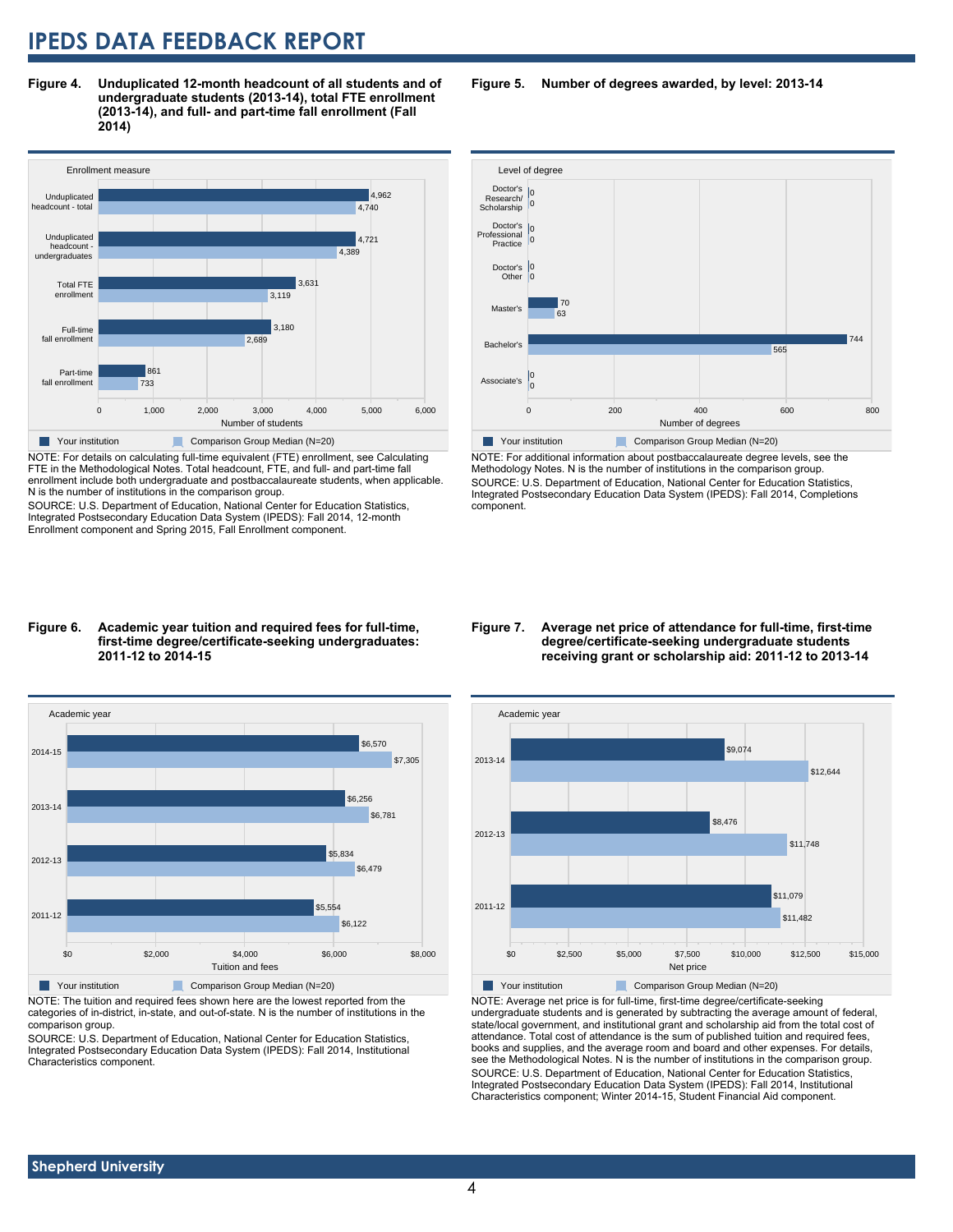**Figure 8. Percent of full-time, first-time degree/certificate-seeking undergraduate students who received grant or scholarship aid from the federal government, state/local government, or the institution, or loans, by type of aid: 2013-14**



NOTE: Any grant aid above includes grant or scholarship aid from the federal government, state/local government, or the institution. Federal grants includes Pell grants and other federal grants. Any loans includes federal loans and other loans to students. For details on how students are counted for financial aid reporting, see Cohort Determination in the Methodological Notes. N is the number of institutions in the comparison group. SOURCE: U.S. Department of Education, National Center for Education Statistics, Integrated Postsecondary Education Data System (IPEDS): Winter 2014-15, Student Financial Aid component.

#### **Figure 9. Average amounts of grant or scholarship aid from the federal government, state/local government, or the institution, or loans received for full-time, first-time degree/certificate-seeking undergraduate students, by type of aid: 2013-14**



NOTE: Any grant aid above includes grant or scholarship aid from the federal government, state/local government, or the institution. Federal grants includes Pell grants and other federal grants. Any loans includes federal loans and other loans to students. Average amounts of aid were calculated by dividing the total aid awarded by the total number of recipients in each institution. N is the number of institutions in the comparison group. SOURCE: U.S. Department of Education, National Center for Education Statistics, Integrated Postsecondary Education Data System (IPEDS): Winter 2014-15, Student Financial Aid component.

#### **Figure 10. Percent of all undergraduates receiving aid, by type of aid: 2013-14**



NOTE: Any grant aid above includes grant or scholarship aid from the federal government, state/local government, the institution, or other sources. Federal loans includes only federal loans to students. N is the number of institutions in the comparison group. SOURCE: U.S. Department of Education, National Center for Education Statistics, Integrated Postsecondary Education Data System (IPEDS): Winter 2014-15, Student Financial Aid component.

#### **Figure 11. Average amount of aid received by all undergraduates, by type of aid: 2013-14**



NOTE: Any grant aid above includes grant or scholarship aid from the federal government, state/local government, the institution, or other sources. Federal loans includes federal loans to students. Average amounts of aid were calculated by dividing the total aid awarded by the total number of recipients in each institution. N is the number of institutions in the comparison group.

SOURCE: U.S. Department of Education, National Center for Education Statistics, Integrated Postsecondary Education Data System (IPEDS): Winter 2014-15, Student Financial Aid component.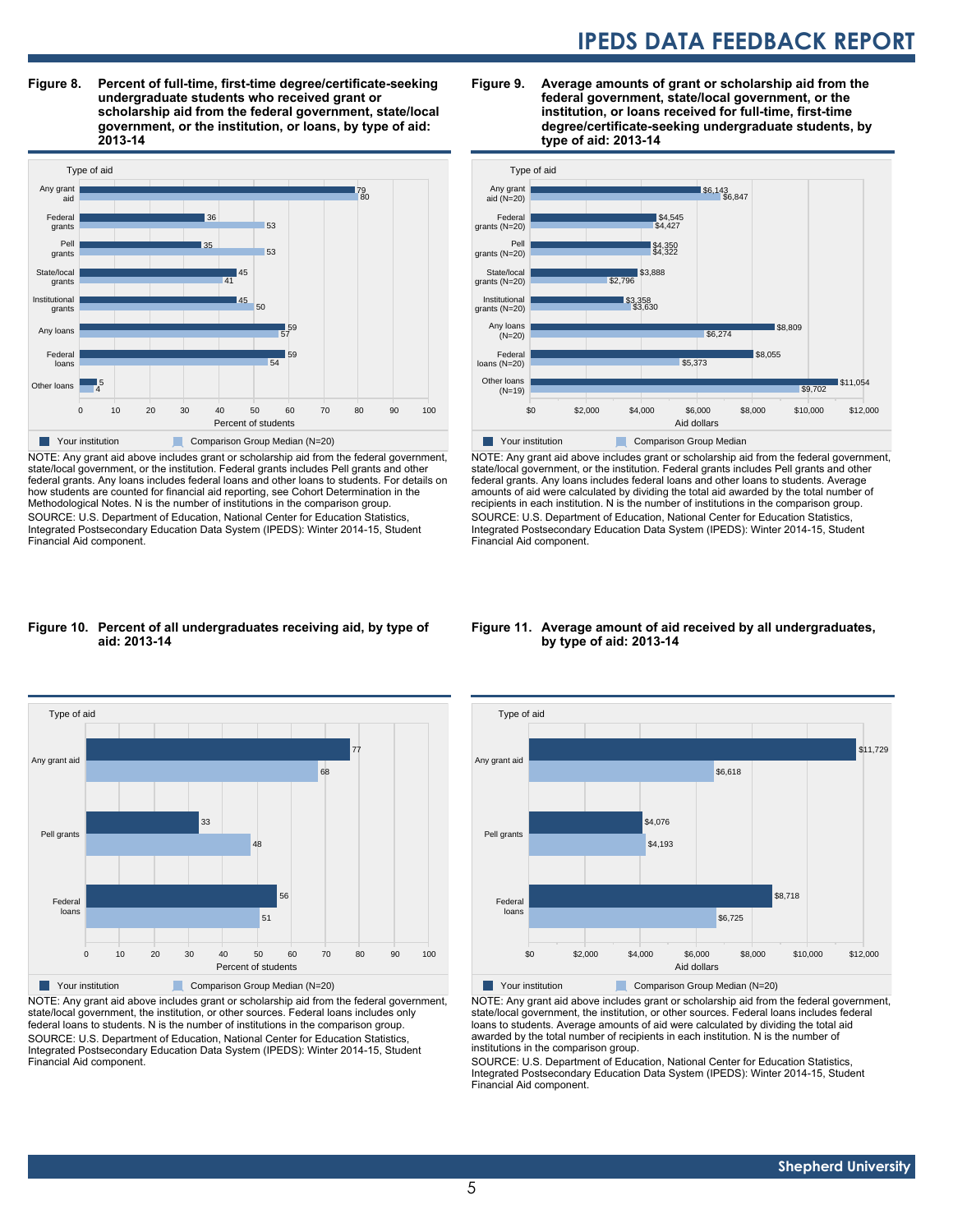**Figure 12. Graduation rate and transfer-out rate (2008 cohort); graduation rate cohort as a percent of total entering students and retention rates of first-time students (Fall 2014)**



NOTE: Graduation rate cohort includes all full-time, first-time degree/certificate-seeking undergraduate students. Graduation and transfer-out rates are the Student Right-to-Know rates. Only institutions with mission to prepare students to transfer are required to report transfer out. Retention rates are measured from the fall of first enrollment to the following fall. Four-year institutions report retention rates for students seeking a bachelor's degree. For more details, see the Methodological Notes. N is the number of institutions in the comparison group.

SOURCE: U.S. Department of Education, National Center for Education Statistics, Integrated Postsecondary Education Data System (IPEDS): Winter 2014-15, Graduation Rates component and Spring 2014, Fall Enrollment component.

#### **Figure 13. Bachelor's degree graduation rates of full-time, first-time degree/certificate-seeking undergraduates within 4 years, 6 years, and 8 years: 2006 cohort**



NOTE: The 6-year graduation rate is the Student Right-to-Know (SRK) rate; the 4- and 8 year rates are calculated using the same methodology. For details, see the Methodological Notes. N is the number of institutions in the comparison group. SOURCE: U.S. Department of Education, National Center for Education Statistics, Integrated Postsecondary Education Data System (IPEDS): Winter 2014-15, 200% Graduation Rates component.





**Table Your institution** Comparison Group Median

NOTE: For more information about disaggregation of data by race and ethnicity, see the Methodological Notes. The graduation rates are the Student Right-to-Know (SRK) rates. Median values for the comparison group will not add to 100%. N is the number of institutions in the comparison group.

SOURCE: U.S. Department of Education, National Center for Education Statistics, Integrated Postsecondary Education Data System (IPEDS): Winter 2014-15, Graduation Rates component.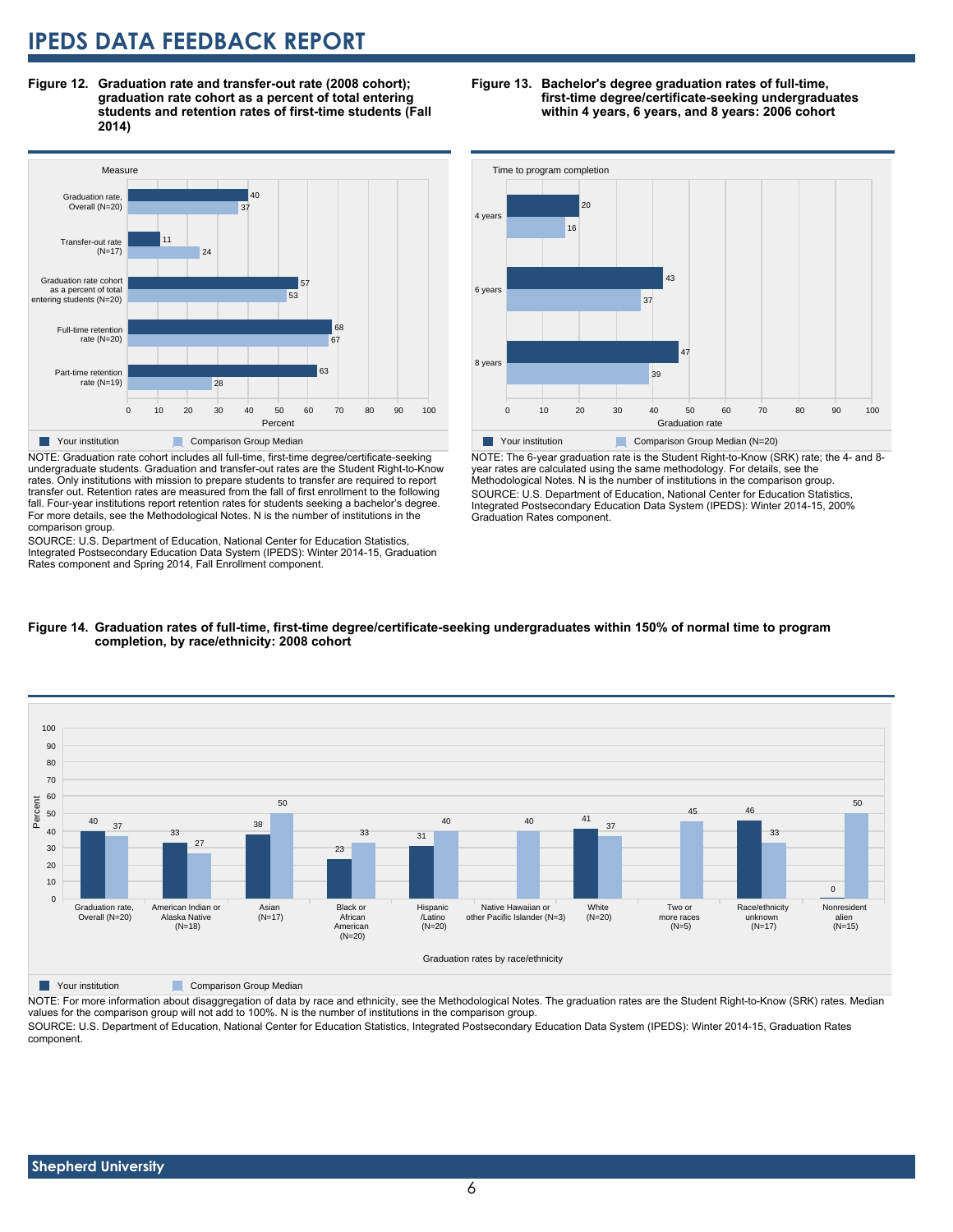**Figure 15. Percent distribution of core revenues, by source: Fiscal year 2014**

**Figure 16. Core expenses per FTE enrollment, by function: Fiscal year 2014**



NOTE: The comparison group median is based on those members of the comparison group that report finance data using the same accounting standards as the comparison institution. For a detailed definition of core revenues, see the Methodological Notes. N is the number of institutions in the comparison group.

SOURCE: U.S. Department of Education, National Center for Education Statistics, Integrated Postsecondary Education Data System (IPEDS): Spring 2014, Finance component.



NOTE: Expenses per full-time equivalent (FTE) enrollment, particularly instruction, may be inflated because finance data includes all core expenses while FTE reflects credit activity only. For details on calculating FTE enrollment and a detailed definition of core expenses, see the Methodological Notes. N is the number of institutions in the comparison group. SOURCE: U.S. Department of Education, National Center for Education Statistics, Integrated Postsecondary Education Data System (IPEDS): Fall 2014, 12-month Enrollment component and Spring 2015, Finance component.

#### **Figure 17. Full-time equivalent staff, by occupational category: Fall 2014**



NOTE: Graduate assistants are not included. For calculation details, see the Methodological Notes. N is the number of institutions in the comparison group. SOURCE: U.S. Department of Education, National Center for Education Statistics, Integrated Postsecondary Education Data System (IPEDS): Spring 2014, Human Resources component.

#### **Figure 18. Average salaries of full-time instructional non-medical staff equated to 9-month contracts, by academic rank: Academic year 2014-15**



NOTE: Average salaries of full-time instructional non-medical staff equated to 9-month contracts was calculated by multiplying the average monthly salary by 9. The average monthly salary was calculated by dividing the total salary outlays by the total number of months covered by staff on 9, 10, 11 and 12-month contracts.

SOURCE: U.S. Department of Education, National Center for Education Statistics, Integrated Postsecondary Education Data System (IPEDS): Spring 2014, Human Resources component.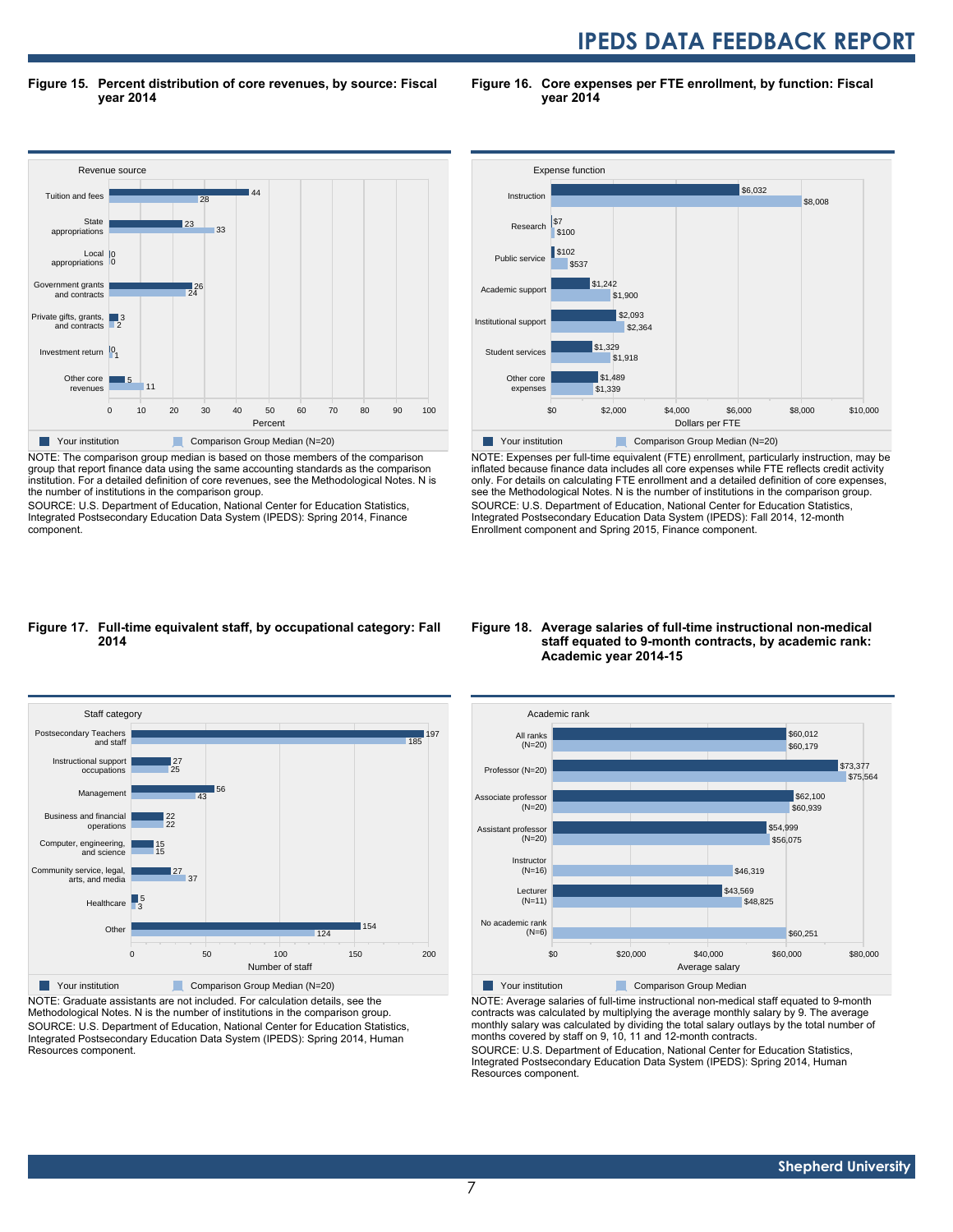### **METHODOLOGICAL NOTES**

#### **Overview**

This report is based on data supplied by institutions to IPEDS during the 2014-15 data collection year. Response rates exceeded 99% for most surveys. Detailed response tables are included in IPEDS First Look reports, which can be found at [http://nces.ed.gov/pubsearch/getpubcats.asp?sid=010.](http://nces.ed.gov/pubsearch/getpubcats.asp?sid=010)

#### **Use of Median Values for Comparison Group**

The value for the comparison institution is compared to the median value for the comparison group for each statistic included in the figure. If more than one statistic is presented in a figure, the median values are determined separately for each indicator or statistic. Medians are not reported for comparison groups with fewer than three values. Where percentage distributions are presented, median values may not add to 100%. To access all the data used to create the figures included in this report, go to 'Use the Data' portal on the IPEDS website ([http://nces.ed.gov/ipeds\)](http://nces.ed.gov/ipeds).

#### **Missing Statistics**

If a statistic is not reported for your institution, the omission indicates that the statistic is not relevant to your institution and the data were not collected. Not all notes may be applicable to your report.

#### **Use of Imputed Data**

All IPEDS data are subject to imputation for total (institutional) and partial (item) nonresponse. If necessary, imputed values were used to prepare your report.

#### **Data Confidentiality**

IPEDS data are not collected under a pledge of confidentiality.

#### **Disaggregation of Data by Race/Ethnicity**

When applicable, some statistics are disaggregated by race/ethnicity. Data disaggregated by race/ethnicity have been reported using the 1997 Office of Management and Budget categories. Detailed information about the race/ethnicity categories can be found at <http://nces.ed.gov/ipeds/reic/resource.asp>.

#### **Cohort Determination for Reporting Student Financial Aid and Graduation Rates**

Student cohorts for reporting Student Financial Aid and Graduation Rates data are based on the reporting type of the institution. For institutions that report based on an academic year (those operating on standard academic terms), student counts and cohorts are based on fall term data. Student counts and cohorts for program reporters (those that do not operate on standard academic terms) are based on unduplicated counts of students enrolled during a full 12-month period.

#### **Description of Statistics Used in the Figures**

#### *Admissions and Test Score Data*

Admissions and test score data are presented only for institutions that do not have an open admission policy, and apply to first-time, degree/certificate-seeking undergraduate students only. Applicants include only those students who fulfilled all requirements for consideration for admission and who were notified of one of the following actions: admission, non-admission, placement on a wait list, or application withdrawn (by applicant or institution). Admitted applicants (admissions) include wait-listed students who were subsequently offered admission. Early decision, early action, and students who began studies during the summer prior to the fall reporting period are included. For customized Data Feedback Reports, test scores are presented only if they are required for admission.

#### *Average Institutional Net Price*

Average net price is calculated for full-time, first-time degree/certificateseeking undergraduates who were awarded grant or scholarship aid from the federal government, state/local government, or the institution anytime during the full aid year. For public institutions, this includes only students who paid the in-state or in-district tuition rate. Other sources of grant aid are excluded. Average net price is generated by subtracting the average amount of federal, state/local government, and institutional grant and scholarship aid from the total cost of attendance. Total cost of attendance is the sum of published tuition and required fees, books and supplies, and the average room and board and other expenses.

For the purpose of the IPEDS reporting, aid received refers to financial aid that was awarded to, and accepted by, a student. This amount may differ from the aid amount that is disbursed to a student.

#### *Core Revenues*

Core revenues for public institutions reporting under GASB standards include tuition and fees; state and local appropriations; government grants and contracts; private gifts, grants, and contracts; sales and services of educational activities; investment income; other operating and nonoperating sources; and other revenues and additions (federal and capital appropriations and grants and additions to permanent endowments). Core revenues for private, not-for-profit institutions (and a small number of public institutions) reporting under FASB standards include tuition and fees; government appropriations (federal, state, and local); government grants and contracts; private gifts, grants, and contracts (including contributions from affiliated entities); investment return; sales and services of educational activities; and other sources. Core revenues for private, forprofit institutions reporting under FASB standards include tuition and fees; government appropriations, grants, and contracts (federal, state, and local); private grants and contracts; investment income; sales and services of educational activities; and other sources. At degree-granting institutions, core revenues exclude revenues from auxiliary enterprises (e.g., bookstores, dormitories), hospitals, and independent operations. Nondegree-granting institutions do no report revenue from auxiliary enterprises in a separate category. These amounts may be included in the core revenues from other sources.

#### *Core Expenses*

Core expenses include expenses for instruction, research, public service, academic support, institutional support, student services, scholarships and fellowships (net of discounts and allowances), and other expenses. Expenses for operation and maintenance of plant, depreciation, and interest are allocated to each of the other functions. Core expenses at degree-granting institutions exclude expenses for auxiliary enterprises (e.g., bookstores, dormitories), hospitals, and independent operations. Nondegree-granting institutions do not report expenses for auxiliary enterprises in a separate category. These amounts may be included in the core expenses as other expenses.